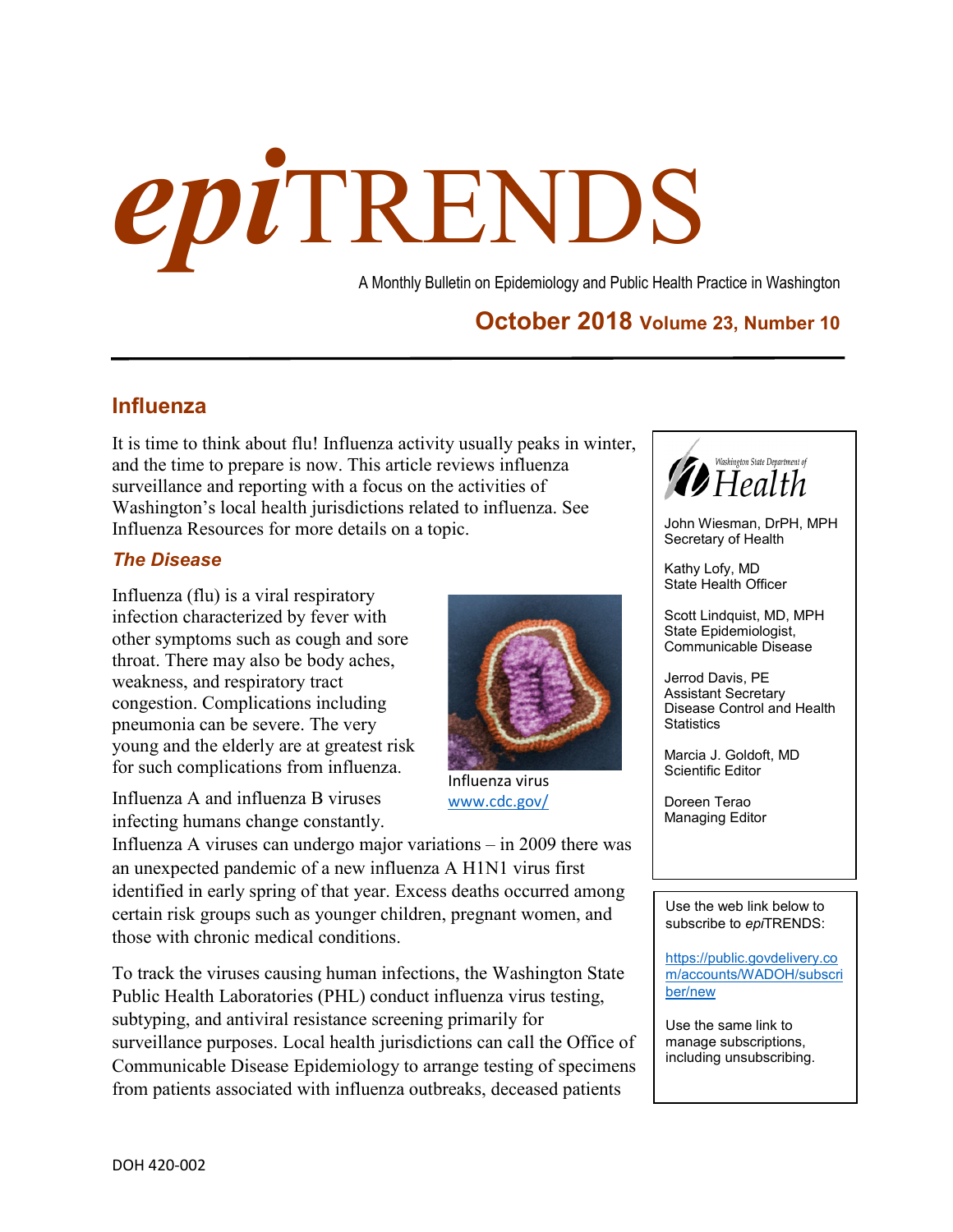#### **PAGE 2 e***pi***TRENDS October 2018**

suspected to have had influenza, patients with suspected novel influenza virus infection, or ill persons with potential exposure to birds or swine infected with influenza.

## *Vaccination*



The best way to prevent influenza is through vaccination. Yearly vaccination is recommended for *all* persons ages 6 months and older; a variety of vaccine products is available. In the 2018-2019 season, both injected and intranasal products are available. Prompt vaccination is recommended as soon as vaccine becomes available. Vaccinating those persons having contact with an infant under 6 months of age can provide a "cocoon" of protection for infants too young to be vaccinated. Similarly, it is crucial that healthcare providers and staff in long term care facilities are vaccinated to protect populations at high risk for influenza complications.

To improve vaccination rates, the Department of Health's Office of Immunization and Child Profile offers a toolkit titled "Knock Out Flu at Work—Promoting Flu Vaccination in the Workplace." The toolkit provides strategies for employers to increase flu vaccination such as hosting onsite flu clinics and other related topics.

<https://www.doh.wa.gov/Portals/1/Documents/8200/348-663-KnockOutFluTool-en-L.pdf>

# *Antiviral Treatment*

Antiviral treatment is recommended as early as possible for any patient with confirmed or suspected influenza who is hospitalized; who has severe, complicated, or progressive illness; or who is at an increased risk for influenza complications. The Centers for Disease Control and Prevention (CDC) provide a list of people who are at high risk of developing flu-related complications including younger children, older persons, pregnant women, American Indians and Alaska Natives, and persons with certain chronic medical conditions: [https://www.cdc.gov/flu/about/disease/high\\_risk.htm.](https://www.cdc.gov/flu/about/disease/high_risk.htm) CDC recommends that provider decisions about antiviral treatment should *not* wait for laboratory confirmation of influenza. In addition, a negative rapid influenza diagnostic test (RIDT) does *not* rule out influenza. For information about antiviral treatment see:<https://www.cdc.gov/flu/antivirals/whatyoushould.htm>

#### *Influenza Surveillance in Washington***:**

The following are influenza-related conditions notifiable to Washington's local health jurisdictions for eventual reporting to the Office of Communicable Disease Epidemiology:

- Case of suspected novel influenza or unsubtypable influenza
- Death in a person with laboratory-confirmed influenza (these are to be entered into WDRS by the local health jurisdiction)
- Single confirmed cases or clusters of suspected influenza in long term care facilities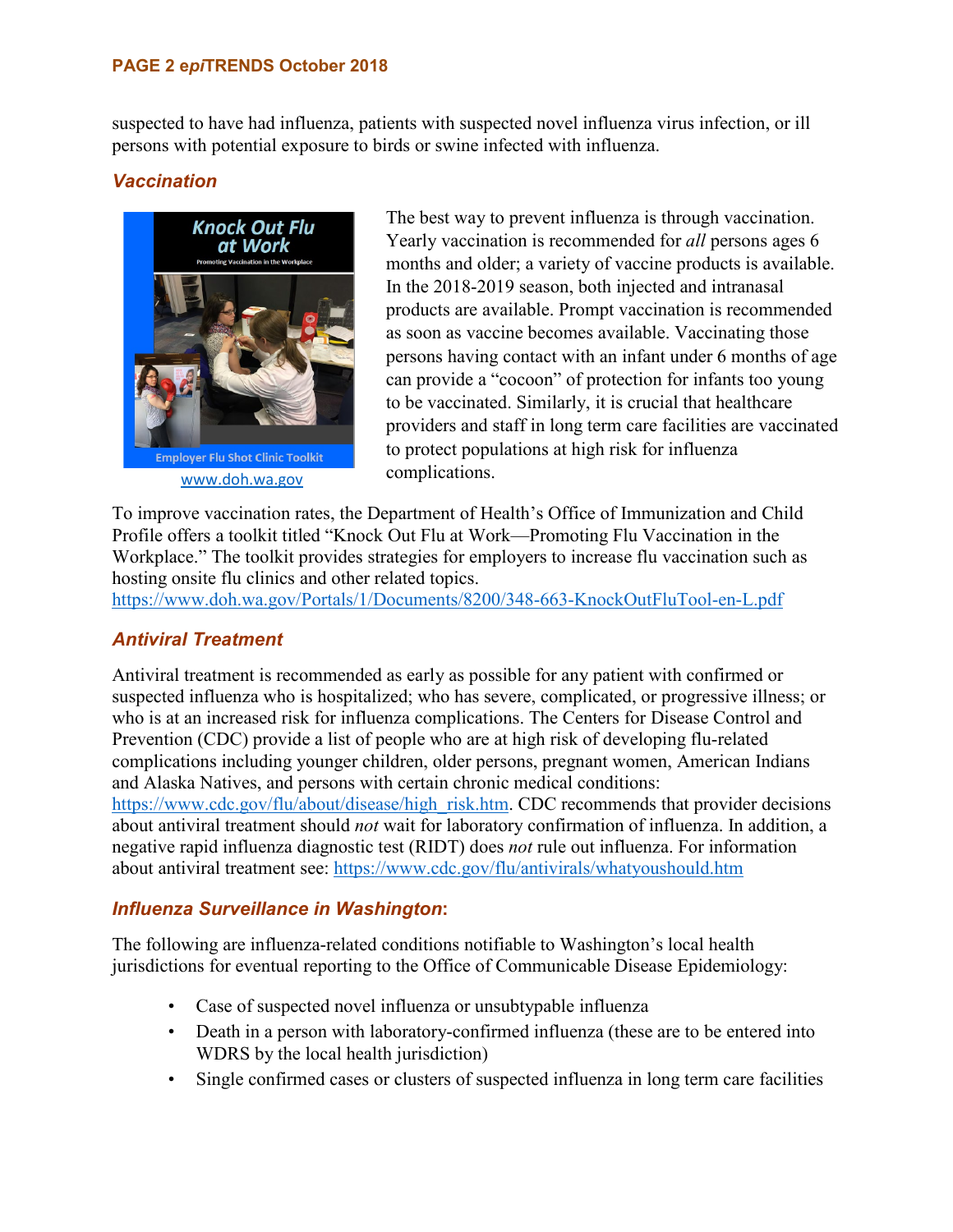#### **PAGE 3 e***pi***TRENDS October 2018**

• Suspected or confirmed influenza outbreaks in healthcare facilities, schools, or other community settings

Controlling influenza in long term care facilities is of particular concern. Department of Health has several materials pertaining to influenza-like illness at long term care facilities. See the Long Term Care Guidance section:

[https://www.doh.wa.gov/ForPublicHealthandHealthcareProviders/PublicHealthSystemResources](https://www.doh.wa.gov/ForPublicHealthandHealthcareProviders/PublicHealthSystemResourcesandServices/Immunization/InfluenzaFluInformation#treat) [andServices/Immunization/InfluenzaFluInformation#treat](https://www.doh.wa.gov/ForPublicHealthandHealthcareProviders/PublicHealthSystemResourcesandServices/Immunization/InfluenzaFluInformation#treat)

Year-round influenza surveillance is needed to identify influenza viruses in circulation, assist with vaccine development, and detect changes in antiviral resistance patterns. Surveillance data also inform providers when influenza is present in their community so any appropriate antiviral medications can be started promptly. Jurisdictions also have the authority to require additional reporting. For example, in Spokane and Snohomish counties, laboratory-confirmed hospitalized influenza cases are reportable.



Using multiple sources of data, Washington State Department of Health provides weekly influenza surveillance updates from October to May and monthly updates in the summer. Components of influenza surveillance include:

#### *Outpatient Influenza-like Illness Surveillance Network (ILINet)*

ILINet is a CDC-supported program for sentinel healthcare providers. Each participating provider reports the total number of patients seen weekly as well as the number with influenza-like illness.

### *World Health Organization/National Respiratory and Enteric Virus Surveillance System (NREVSS)*

Some laboratories report to NREVSS the total number of specimens tested for influenza each week as well as the number of positive tests by influenza subtype. NREVSS, which is run by CDC, includes data about other viruses (such as RSV, adenovirus, and parainfluenza) in addition to influenza, making it a valuable resource for clinicians and public health professionals.